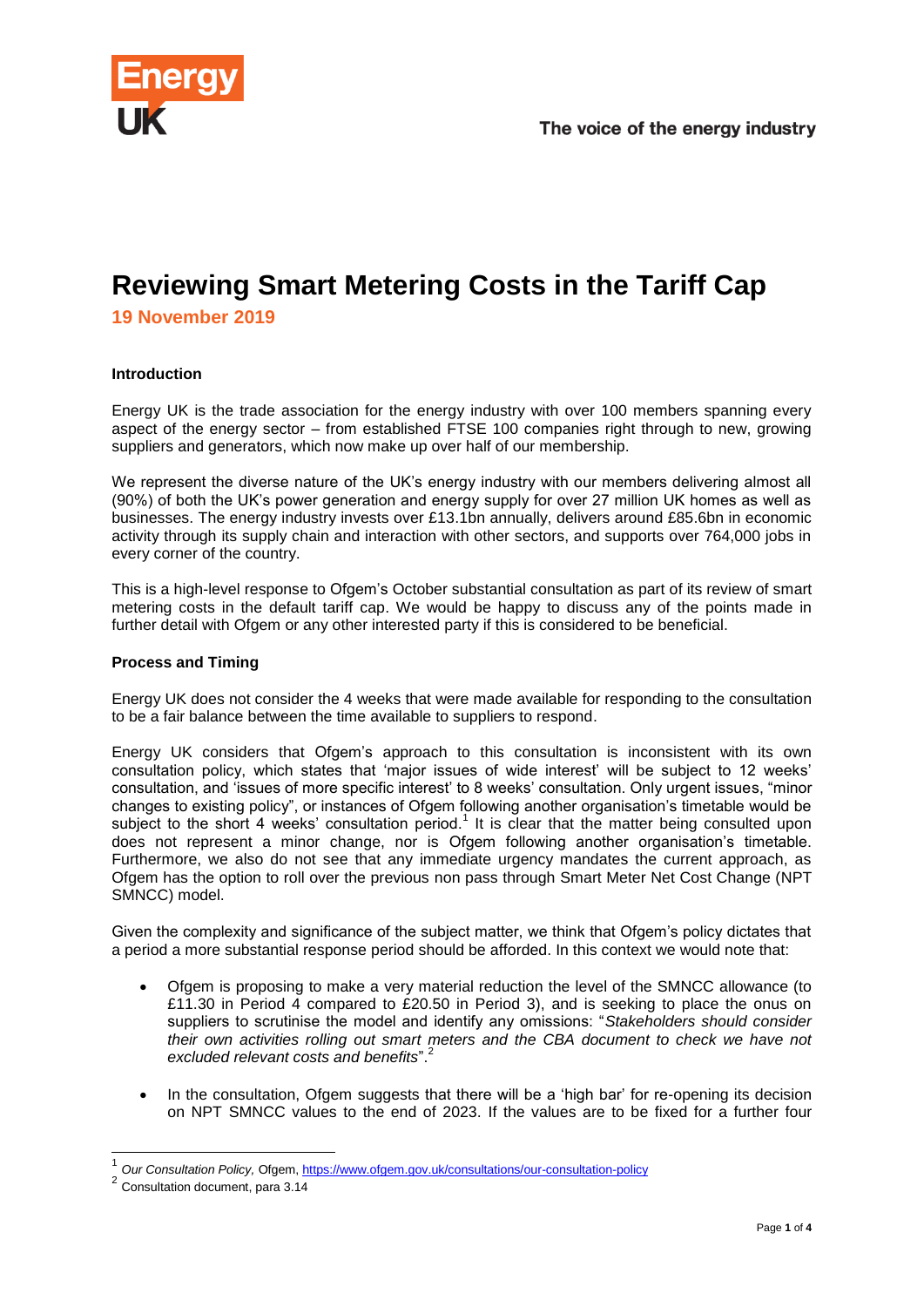years with minimal opportunity for review, it is particularly important that they are subject to full and detailed scrutiny at this stage.

 The SMNCC model is new to suppliers who have no prior familiarity with it. In order to properly understand the model and how the outputs relate to suppliers' own experience, suppliers will need to get to grips with the workings of the model, map relevant cost and benefit lines between internal accounting views and the BEIS/Ofgem view, identify the source of any divergence, and document any concerns within a consultation response. After allowing for internal start-up and review processes, 20 working days is far too short a period.

These concerns on overly-strict timelines are not singular to Ofgem's SMNCC review, but are also pertinent to other workstreams it is undertaking in which it is placing unrealistically short deadlines for responses to consultations and RFIs that undermines suppliers' abilities to robustly scrutinise and respond.

We are, therefore, disappointed that Ofgem has refused Energy UK's request for a two-week extension to the consultation timeline on behalf of our members, and believe that the ability for suppliers to respond to the complexities of Ofgem's proposals will now be restricted.

In addition, Energy UK is disappointed that Ofgem's chosen disclosure arrangements have been disproportionately obstructive to scrutiny from industry. In previous representations to Ofgem throughout the review of smart metering costs under the default tariff cap, Energy UK had urged Ofgem to make its SMNCC model public and disputed its assertion that to do so would be distortive to competition. While we welcome Ofgem's late decision to also include some supplier-specific data within the data room exercise, we believe that its refusal to make the SMNCC model publicly available has undermined a meaningful public consultation.

### **Linkages with BEIS post-2020 Proposals**

Energy UK is concerned that Ofgem has not properly appreciated the linkages and dependencies with BEIS' current policy development on post-2020 proposals. We note that Ofgem has based its proposals on the provisional roll-out targers of the BEIS post-2020 consultation, but these proposals ae yet to be decided upon. We would question the robustness and appropriateness of definitively deciding upon smart meter costs and an SMNCC allowance from 2020 to 2023 based upon a policy proposal that has yet to be decided by BEIS or put into law and is subject to change following the recent consultation.

This is particularly concerning as Ofgem considers this to be a one-time review of smart metering costs under the default tariff cap, and places a very high bar in the consultation on undertaking any further review into the SMNCC at a future date. We also note that this reluctance re-examine smart costs does not align with BEIS' own concerns around setting post-2020 thresholds:

*"We acknowledge that some uncertainty remains regarding the external factors and market conditions that could influence the path towards the delivery of a market-wide rollout. We therefore propose to undertake a mid-point review during the early stages of the new regulatory framework."<sup>3</sup>*

We would, therefore, urge Ofgem to delay any decision on an updated SMNCC model until BEIS has delivered its conclusion. It would not be sensible to implement a new SMNCC model based upon provisional proposals for the post-2020 obligation, which are subject to challenge and change. It would be reasonable for Ofgem to implement its contingency arrangements in the meantime until BEIS has addressed the numerous issues with its proposals.

Fundamentally, any post-2020 obligation placed on suppliers for delivering the Government's smart meter rollout must be realistically achievable and fundable. While we recognise that Ofgem must act within the confines of the Tariff Cap Act 2018, we would urge it to ensure that it appreciates the

 3 [Smart meter policy framework post-2020,](https://www.gov.uk/government/consultations/smart-meter-policy-framework-post-2020) *BEIS,* 53, page 21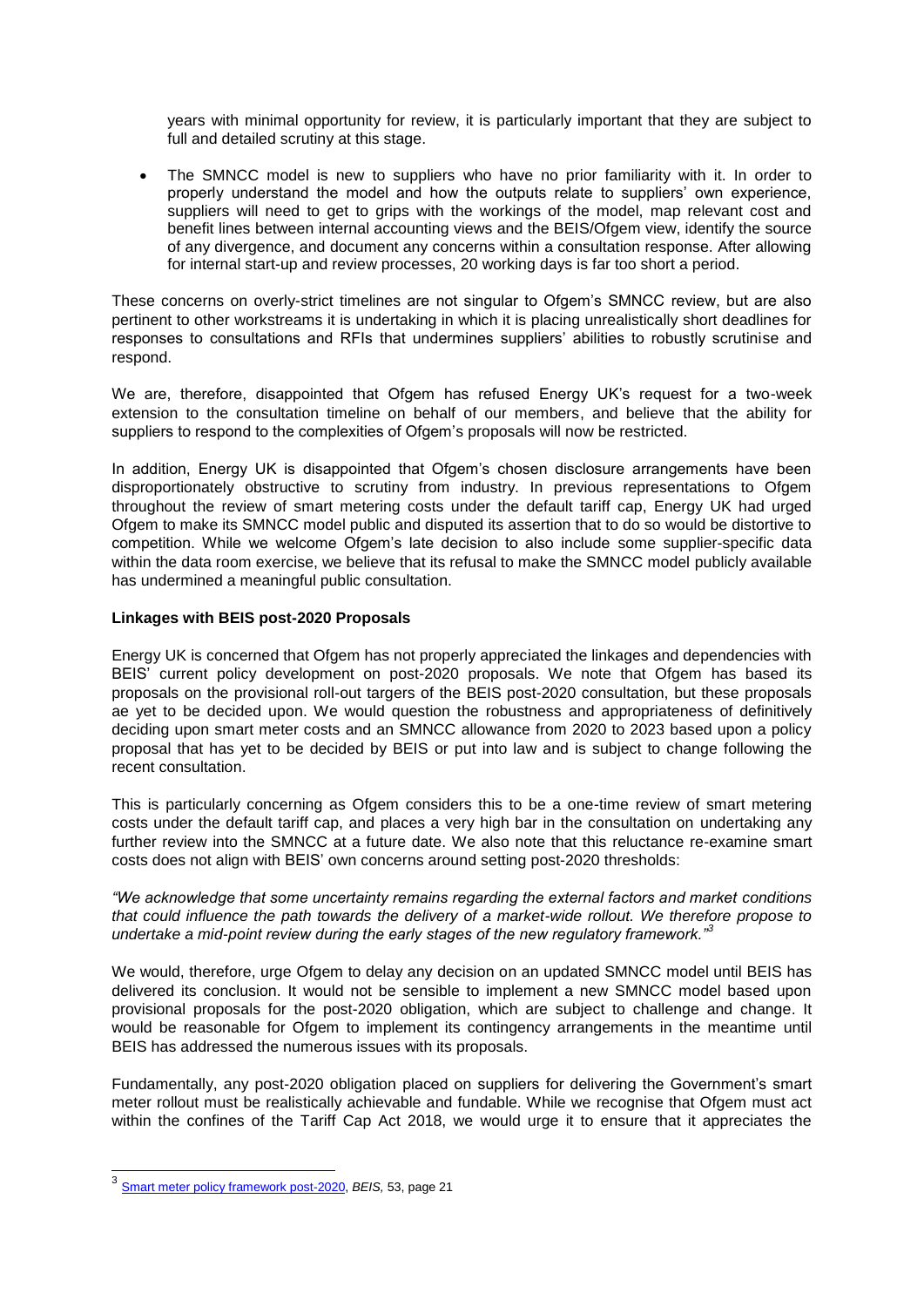linkages between the two programmes and liaise with BEIS to ensure that it is realistically achievable and fundable under the default tariff cap.

We specifically highlight these points as Energy UK has numerous concerns about the proposals put forward by BEIS for a post-2020 obligation, which underpins Ofgem's proposed plans for its SMNCC allowance out until the end of 2023. We have attached Energy UK's response to the BEIS consultation in Annex 1 for Ofgem's information.

The proposed imposition of hard targets (with no reasonableness test), while retaining customers' rights to refuse a smart meter, means that if a supplier honours the preference of its customers it could be in breach of the obligation. The absolute target also takes no recognition of reasonable costs whilst energy suppliers continue to operate under the default tariff cap, and would be an obligation in contradiction of Ofgem's efficiency-driving SMNCC allowance. We would also reiterate that Ofgem's disproportionately obstructive disclosure arrangements have hindered stakeholders' ability to robustly scrutinise the cost and financeability of BEIS' proposal under the default tariff cap, with learnings from examining the SMNCC model strictly reserved for the purpose of responding to Ofgem's consultation and therefore unavailable for helping to provide fully evidential representations to BEIS.

To assist in Energy UK's response to the BEIS post-2020 proposals, Energy UK commissioned Frontier Economics to carry out independent analysis to test the assumptions that have resulted in Government's minded-to position set out in the consultation. This analysis uses the very latest information from energy suppliers on their latest performance against their 2019 smart meter forecast submissions to Ofgem (noting that these are just 10-11 months old at the time of writing). We have attached this analysis in Annex 2 to highlight some of the deficiencies of BEIS' provisional proposals and CBA in greater detail, such as its overly ambitious installation rates and understatement of the impact of increasing customer resistance.

## **Reviewing Efficient Net Costs**

The unjustified restrictions that Ofgem placed around the disclosure of its updated model made detailed discussion of its wider proposals difficult. As a result, Energy UK's response cannot discuss costs and benefits in great detail. A lack of detailed comment does not signify agreement with Ofgem's proposals, and we expect suppliers to respond in detail individually.

With regards to the reliance upon BEIS's updated SMIP CBA, Ofgem seeks to describe extensive quality assurance checks that the CBA has undergone and been subject to. However, Energy UK notes that this CBA was not put to consultation and has therefore not received external, robust and transparent scrutiny from stakeholders as to its accuracy, assumptions and underlying data.

#### **Setting the Allowance**

Overall, Energy UK agrees and welcomes Ofgem's general approach to set allowances through to 2023 to smooth costs and allowances of the potential full length of the default tariff cap, rather than making drastic alterations within a single period.

However, while we understand Ofgem's desire to implement a recovery mechanism in the cap, Energy UK retains its position, previously outlined in response to Ofgem's initial SMNCC review consultation in May and its consultation on the third cap period in July, that any claw-back in future cap periods would be detrimental upon the success of the continuing smart meter rollout and cannot be justified on costs grounds. Having explicitly set SMNCC for the first and second periods to ensure no reduction in the pace of planned rollouts, Ofgem risks undermining the effectiveness of any obligation and inhibiting the ability of suppliers to invest by introducing unforecastable regulatory risk and setting future allowances below efficiently incurred cost levels.

Moreover, in its November 2018 decision, Ofgem made no mention or gave any consideration to the allowance it was putting in place for the first three cap periods to be subject to a potential claw-back mechanism in future periods, following the 2019 review.